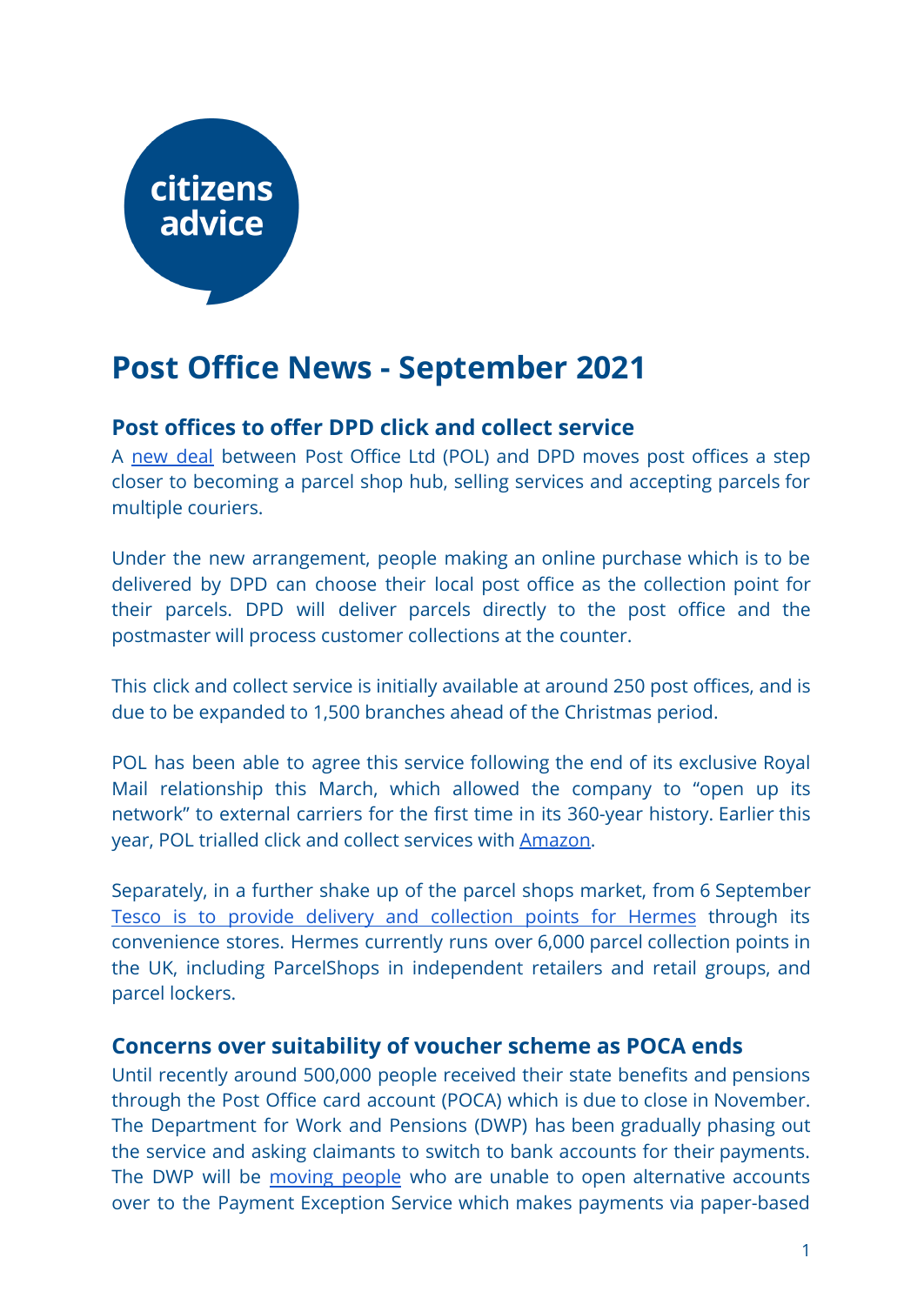vouchers.

The current Payment [Exception](https://www.gov.uk/payment-exception-service) Service - which has been available for people who cannot use either a POCA or other account - provides access to payments only via some PayPoint outlets. But from [September](https://www.express.co.uk/finance/personalfinance/1484433/DWP-update-Post-Office-card-accounts-payment-exception-service-state-pension-UK) claimants will also be able to [cash their vouchers at post offices](https://www.dailyrecord.co.uk/lifestyle/money/dwp-changes-post-office-payments-24768705).

However, POL, [MPs](https://questions-statements.parliament.uk/written-questions/detail/2021-08-18/40937) and other [stakeholders](https://inews.co.uk/opinion/universal-credit-state-pension-payment-post-office-accounts-changes-dwp-consequences-1128648) have expressed [concerns](https://www.betterretailing.com/symbol-group-wholesale/post-office/post-office-slams-dwp-decision-to-axe-po-card-accounts/) about moving people onto a voucher-based scheme which, unlike the POCA, does not allow people to withdraw specific amounts. The fear is that this less sophisticated payment mechanism could cause significant budgeting and saving problems, as well as fraud and security risks for people in vulnerable circumstances.

#### **EasyID app launched**

People can now prove their [identity](https://corporate.postoffice.co.uk/our-media-centre#/pressreleases/post-office-customers-can-now-collect-parcels-and-letters-using-a-free-app-for-easier-id-verification-3122691) using a new Post Office app to collect mail at post offices, instead of documents such as a passport or driving licence.

The app is free to download and can also be used to buy National Lottery tickets at the 5,000 post offices that sell them. People can use the app at 13,000 Payzone outlets within convenience stores as proof of identity or age when buying age-restricted items. In addition, the app can be used at a further 12,000 retailers that already accept ID provided by Yoti, the digital identity company the Post Office has partnered with.

POL says the app will help make post office transactions faster and simpler for customers. POL's chief executive, Nick Read, says he expects the app "to become a standard way of verifying ID for many businesses nationwide."

#### **Contracts to offer local authority services renewed**

Over 300 local councils offer [services](https://corporate.postoffice.co.uk/media/48108/networkreport2020_final.pdf) through the post office network. This includes applications and payment services both from and to residents and local authorities - such as cash collection for rents, rates, council tax and parking fees. Payment services include emergency welfare payments. Councils may also provide concessionary travel applications and identity checking services at post offices.

POL says it is finalising new [contracts](https://www.onepostoffice.co.uk/secure/commercial-focus/andrew-goddard-bill-payments/august-2021/) with Capita and Allpay, their providers of a total of 450 local authority and housing contracts, covering 26 million transactions a year across the network. This means consumers will be able to continue to access these services at post offices. The range of services available depends on the local area.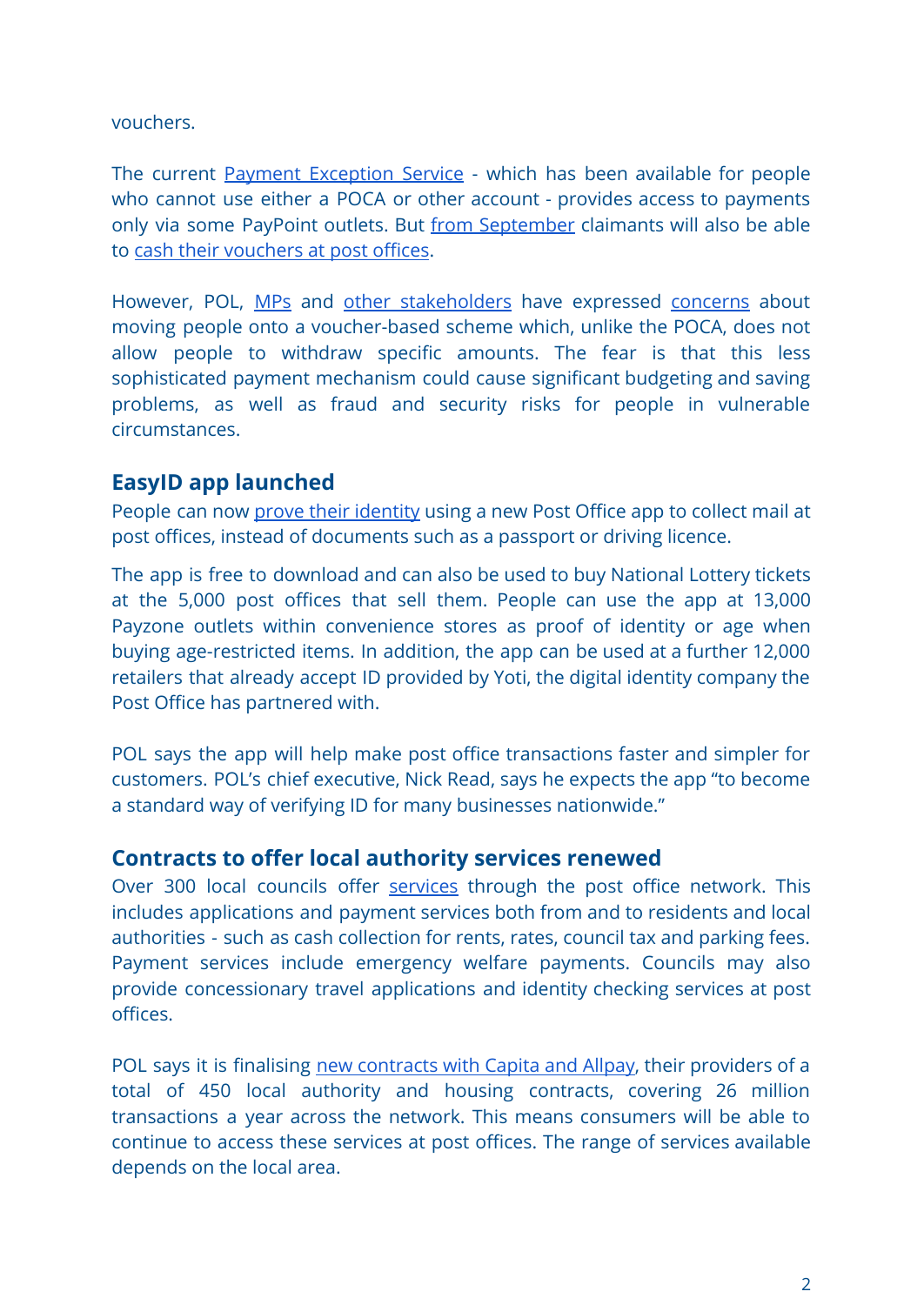#### **Post offices remain most valued local service**

Post offices are still one of the most valued community services according to the annual Association of Convenience Stores (ACS) [Community](https://www.acs.org.uk/sites/default/files/acs_community_barometer_2021.pdf) Barometer. The barometer looks at services across key measures like reducing loneliness, how positive an impact they have on the community and how essential they are. Post offices take joint first place alongside convenience stores.

For the first time, the research measures the impact on house prices of different local services, and post offices come out on top. ACS comments that "despite the movement online of many services, it's striking that consumers are still looking for physical service providers like the Post Office".

#### **Increasing focus on post office closures**

Recent months have seen increased discussion around network coverage and post office closures.

The [BBC](https://www.bbc.co.uk/news/uk-england-merseyside-58395871) reports 250 post offices that closed due to Covid-19 had not been reopened by the time lockdown restrictions were lifted in June. It says some branches were unable to open after they lost footfall and transactions such as travel money and travel insurance, whilst overheads remained the same.

A separate [Scottish](https://www.pressandjournal.co.uk/fp/news/3390385/post-office-closures-permanent-branches-halve-over-north-and-north-east-in-last-20-years/) press report states that the number of post office branches has more than halved during the last 20 years across the north and north east. It finds in 2000 there were 571 full time post offices across Aberdeen, Aberdeenshire, Moray, the Highlands and islands. The total has now reduced to 278.

And a recent [academic](https://link.springer.com/epdf/10.1007/s12061-021-09386-3?sharing_token=mCkD2FPGsi3blLgDHb3Bd_e4RwlQNchNByi7wbcMAY5mCPpUZjDFGX8ICgzdoY_J3PqcG7G5wJ4ZuhG7Jf2Nc1GTFuqqpeZNrDrJ2e6e0eSywsYBrktuboFe27YurZo3gk3mlW0me7UjTfiBFuP_YAnckP_yu7HajbS1-B7V-Hk%3D) paper claims that the post office network doesn't actually meet the government's access criteria in Wales. The paper is critical of the government for not publishing the methodology it uses to calculate post office coverage.

Citizens Advice is also concerned about the rising number of temporarily closed post offices. Our own [research](https://www.citizensadvice.org.uk/Global/CitizensAdvice/Post%20Ooffice%20Investment%20at%20Spending%20Review%202020.pdf) shows that since 2013, the number of temporarily closed post offices has doubled - the majority of these post offices (2 in 3) stay closed for over a year. We're currently asking the government to provide a multi-year subsidy to continue to support the most rural post offices as part of the comprehensive spending review.

#### **Pandemic continues to impact on Royal Mail deliveries**

The latest Quality of [Service](https://www.royalmailgroup.com/media/11552/quarterly-quality-of-service-and-complaints-report-2021-22-q1-final.pdf) report confirms the impact of Covid on Royal Mail delivery times. Royal Mail delivered 87.2% of First Class mail the next working day, against the target of 93%, during the first quarter of 2021/22. 97.5% of